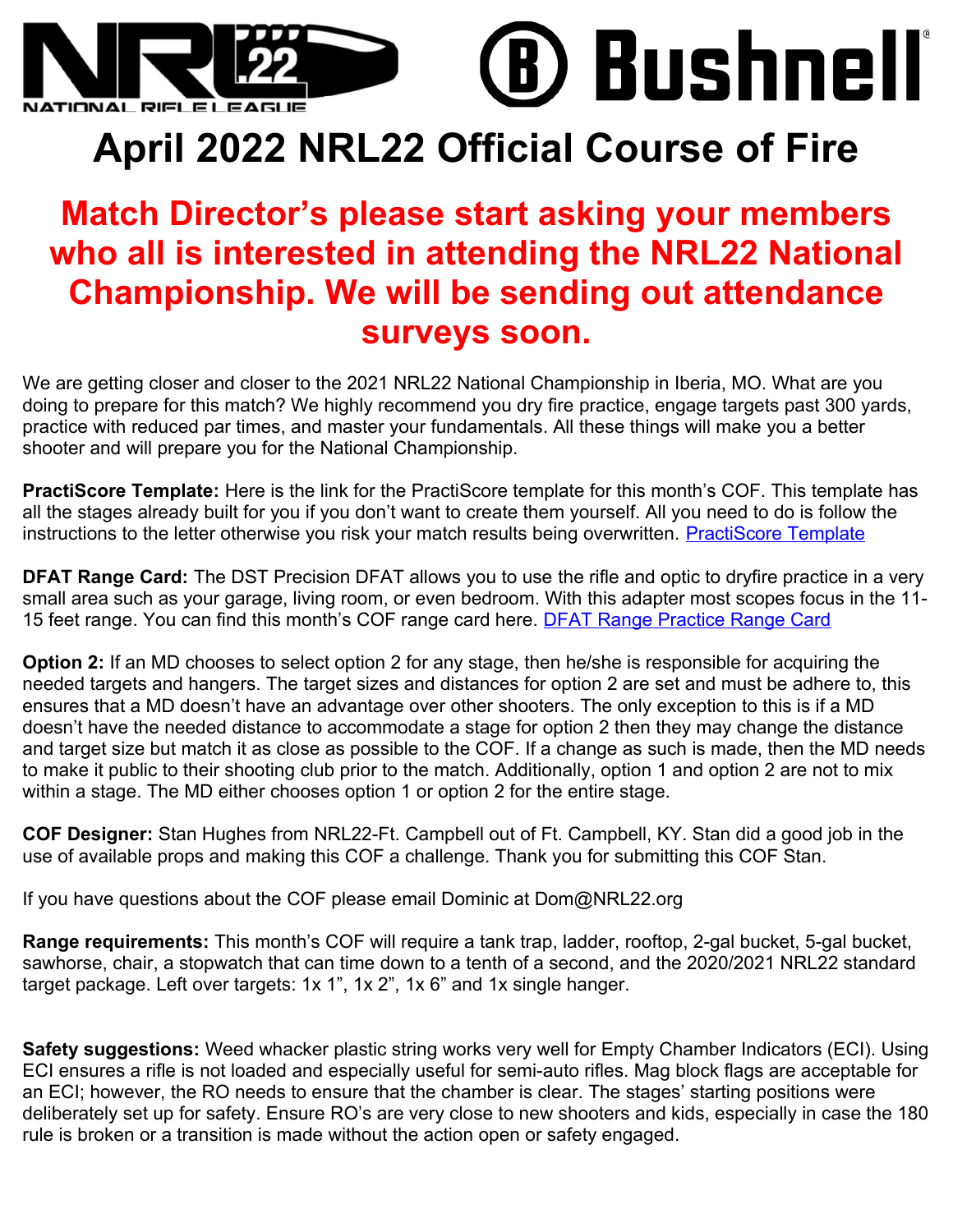

## **April 2022 NRL22 Official Course of Fire**

**Scoring submissions:** Download the NRL22 Scores sheet from the downloads section on NRL22.org/downloads, fill out the results, and submit scores through the NRL22.org by clicking [here,](https://nationalrifleleague.org/shop/nrl22-monthly-cof-score-submission/) followed by payment for the match admin fee. Deadline for submissions is **May 4th, 2022**. Keep in mind that only NRL22 members are eligible for prizes and while we have a 30-day grace period for membership, if the prizes are already distributed, it is the competitor's loss. The live Facebook show for prizes will happen on **May 11th, 2022**.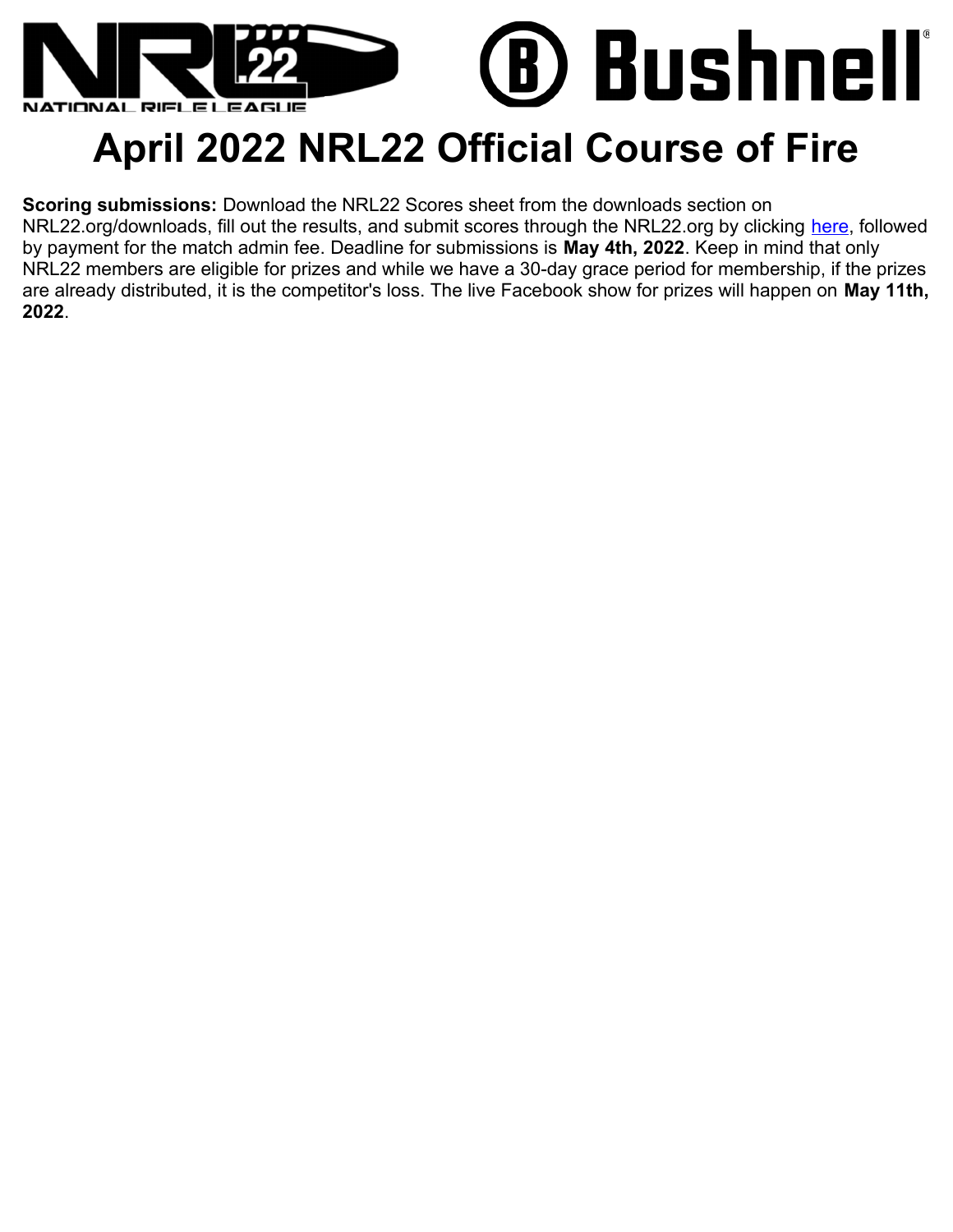

## **April 2022 NRL22 Official Course of Fire**

Here is the running list of approved out-of-production rifles that will remain in base class. These rifles must be in their original factory configuration to be eligible for base class. The only modifications to those rifles are the ones listed in the NRL22 Rules Section 5. B. The burden of providing solid evidence for inclusion into base class rests squarely on the shooter, and the MD makes the final call on which class the shooter's rifle gets classified in.

- CZ 452 (all models)
- CZ 455 (all models)
- Savage (all models, except Savage Anschutz)
- Ruger (all models)
- Marlin/Glenfield
	- o Levermatic
	- o Model 20
	- o Model 60 (aka Glenfield 60) & historical variants
	- o Model 65 (aka Glenfield 65) & historical variants
	- o Model 780
	- o Model 39A (variants & predecessors)
	- Mossberg (all models)
- **Winchester** 
	- o Model 69 & variants
	- o Model 131 & 141 (including SR variants)
- Cooey
	- o 60
	- $\circ$  64 (predecessor to Savage 64)
- Example #1: The CZ 452 American had an MSRP of \$409.00 in 2007. Inflation adjustment puts that MSRP at \$618.65 in 2021. This is clearly in line with many other "base class" rifles including several versions of the CZ 457.
- Example #2: The CZ 455 Varmint Precision Trainer had an MSRP of \$967 in 2018. Inflation adjustment puts that MSRP at \$1056.67 in 2021. Unless the competitor is electing to shoot with iron sights, it would be practically impossible for this model to stay under the applicable \$\$\$ threshold.
- Example #3. The Winchester Model 52 Sporter had an MSRP of just \$88.50 in 1934. However, 87 years of compound inflation really adds up. Inflation adjustment puts that MSRP at \$1158.20 in 2021. The Model 52 will be a ton of fun to shoot, …in Open class.

Inflation/compound interest calculator can be found at [https://www.investor.gov/financial-tools](https://www.investor.gov/financial-tools-calculators/calculators/compound-interest-calculator)[calculators/calculators/compound-interest-calculator](https://www.investor.gov/financial-tools-calculators/calculators/compound-interest-calculator) Use a fixed 3.0% rate, nothing for variance range, compound annually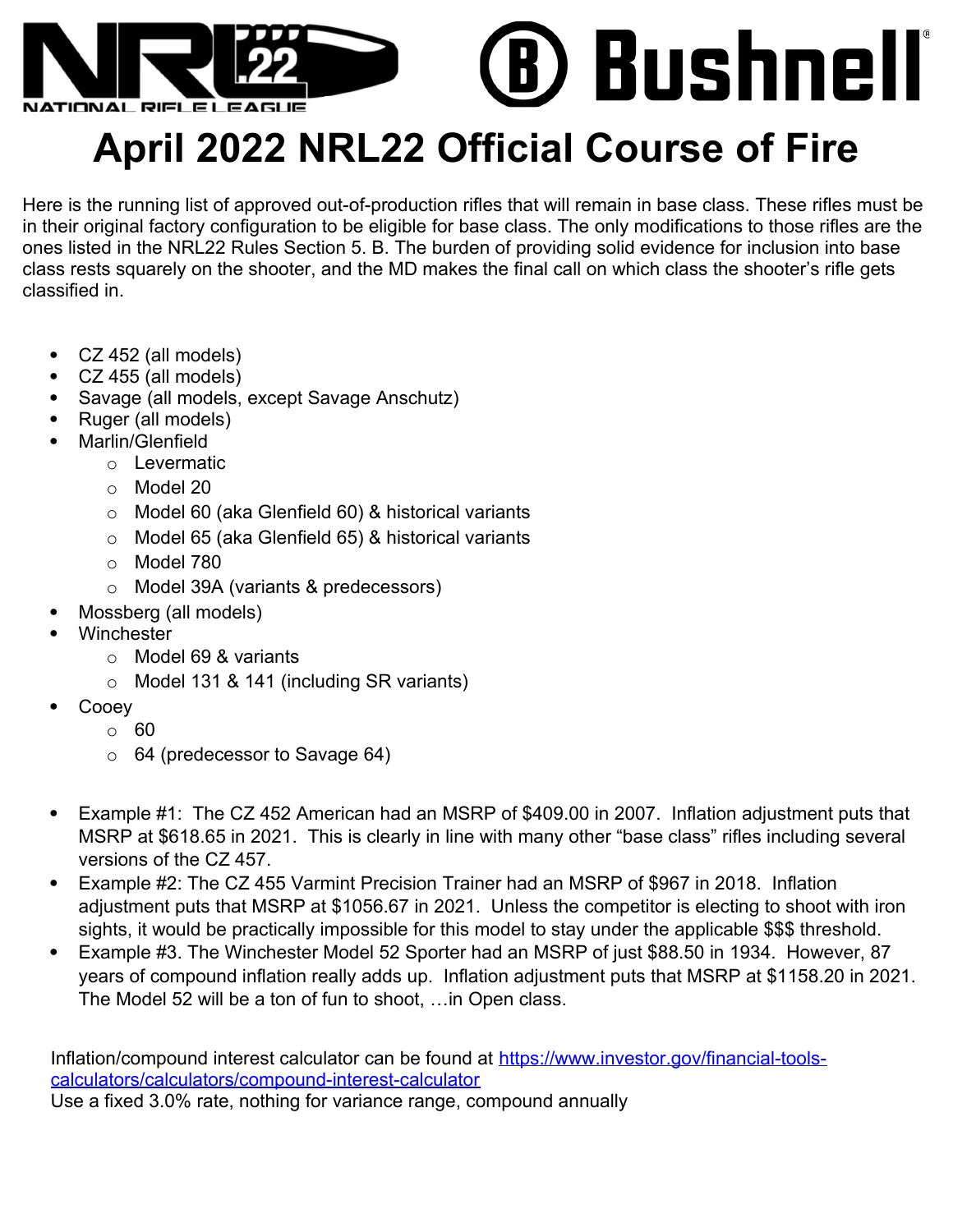

# Time To Pay The Tax Man

## Time: 120 Sec Round Count: 10

**Bushnell** 

Option 1 - 45 yds: 2" & 1" on a double hanger 95 yds: 3" & 2.5" on a double hanger

**Ranges and Targets:**

Option 2 - 68 yds: 4" & 2" on a double hanger 143 yds: 6" & 5" on a double hanger

### **Points:** 10 points per impact, 100 points possible

**Start Position:** Standing, rifle and all gear in hand, mag in, action open

**Description:** On the start signal, the shooter will choose a position and engage the far targets from large to small with 1 shot each.

The shooter will then transition to a new position and engage the near targets large to small with 1 shot each.

Repeat process far and near, changing positions after every 2 shots.

The shooter may not repeat any position.

**Note:** Eligible positions are 2 legs, 2 tips, and the center of the tank trap.

The prop must primarily support the rifle.

**OG/Adaptive Recommendation:** Same starting position. The shooter will select two different tips and engage the targets with 1 shot each, large to small, far then near but must move after every second shot (far targets, move, near targets move, etc.)

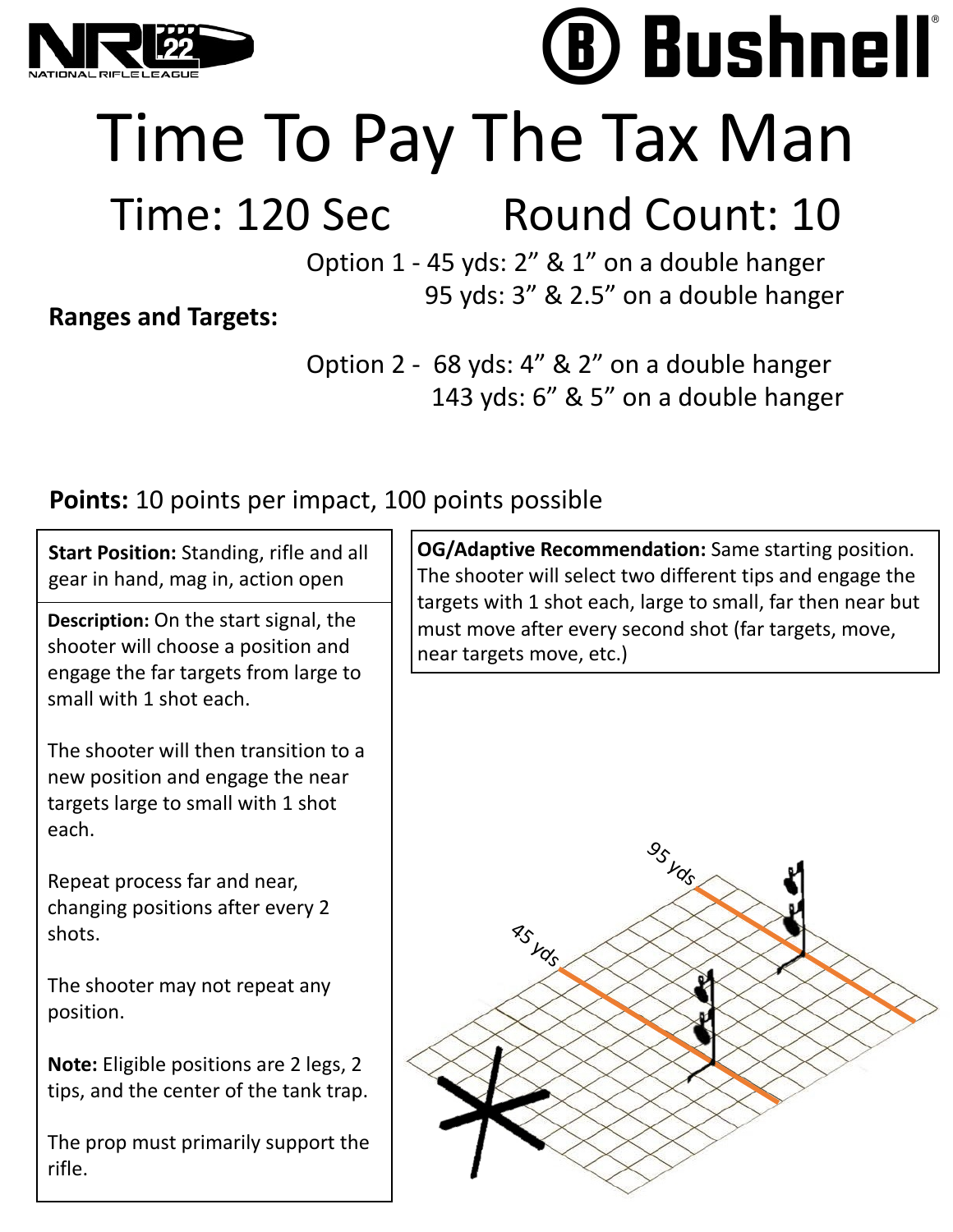

**Ranges and Targets:**

# **Bushnell**

# Hunting For Easter Eggs

## Time: 120 Sec Round Count: 12

Option 1 - 64 yds: 1.5" on a double hanger 89 yds: 2.5" on a single hanger

Option 2- 96 yds: 3" on a double hanger 134 yds: 6" on a single hanger

### **Points:** 10 points per impact, 120 points possible

**Start Position:** Standing, rifle and all gear grounded, mag in, action open

**Description:** On the start signal, the shooter will flip a card to determine their shooting position. They will engage each target with 1 shot, near to far, from each rung based off the card that is flipped.

Ace = bottom rung

- 2 = second rung
- $3 =$  third rung
- $4 =$  fourth rung

5 = highest rung the shooter can reach

Joker = shooter's choice but can't be the rung that was just shot from.

The shooter will only be allowed to turn one card over at a time between target engagements. Cards can be at the base of the ladder.

**OG/Adaptive Recommendation:** Same starting position. The shooter will engage targets in the same manner from the two highest rungs they can reach. The shooter must move after every second shot.

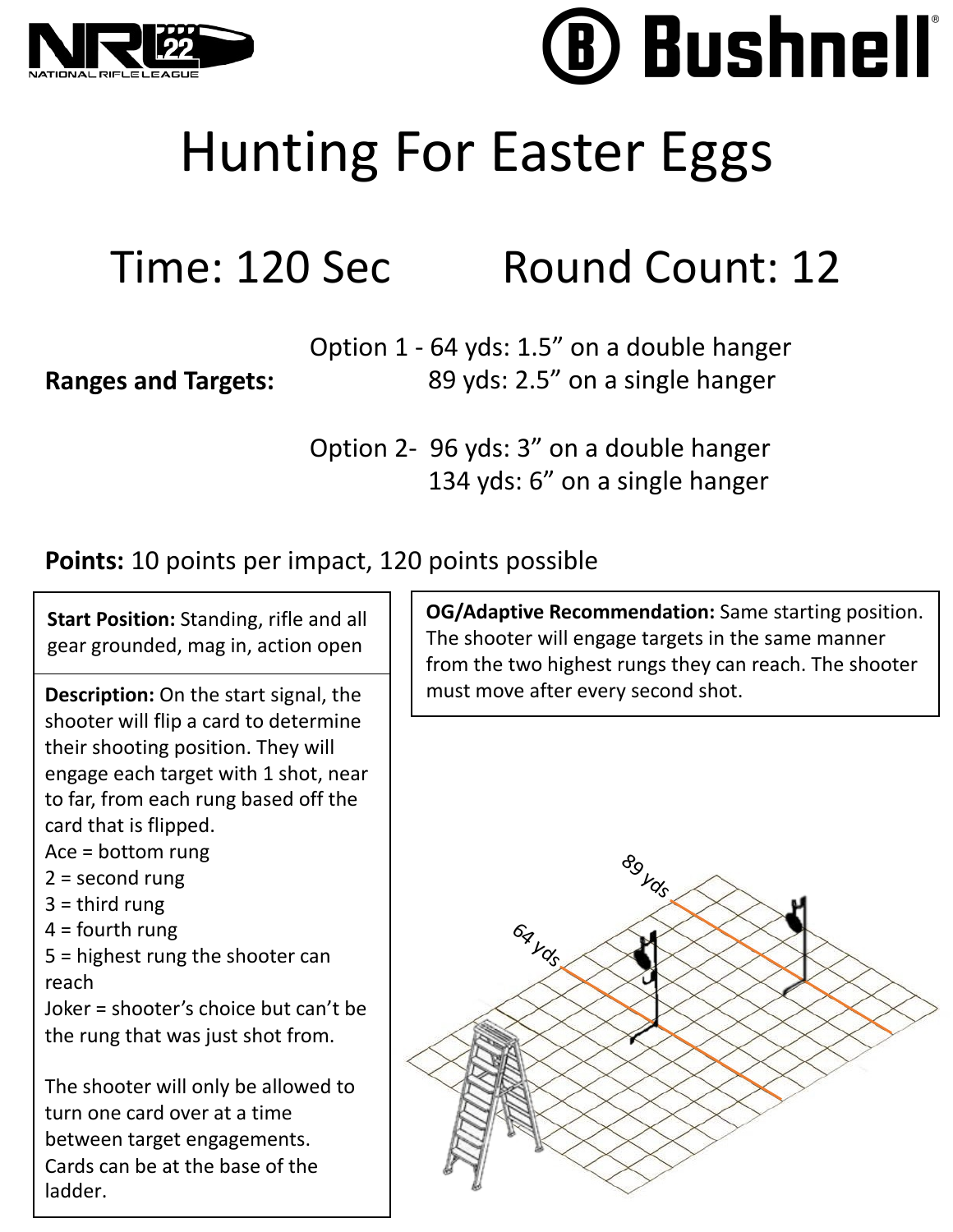

# **Bushnell**

Quick As The Easter Bunny

## Time: 120 Sec Round Count: 10

Option  $1 - 35$  yds:  $\frac{3}{4}$ ,  $\frac{1}{2}$ , &  $\frac{1}{4}$  on a KYL rack 100 yds: 3" on a single hanger

**Ranges and Targets:** Option  $2 - 35$  yds:  $\frac{3}{4}$ ,  $\frac{1}{2}$ , &  $\frac{1}{4}$  on a KYL rack 100 yds: 3" on a single hanger Par time: 90 sec. Mag change after first KYL run through.

**Points:** 10 pts per impact plus 0.1 bonus points per second remaining. **For the PractiScore NRL22 template enter the total time elapsed in seconds.**

**Start Position:** Standing 10 feet from the rifle, rifle and all gear grounded, mag in, action open at the firing line

**Description:** On the start signal, the shooter will move to the rifle and take a prone supported position and engage the KYL rack from large to small alternating to the far target (KYL, far, KYL, far, etc.). in between KYL targets

After the 5<sup>th</sup> shot, the shooter will stand up, without the rifle, and run to the original starting position (10 feet back) and then re-engage the targets in the same manner but from support side.

After the shooter has fired their last round, they will yell "done" to stop the timer.

**Note:** Support side means, support eye, hand, and shoulder.

**OG/Adaptive Recommendation:** Same starting position if shooting from a bench or the shooter may start in the prone position. The shooter does not have to get up but must switch to support side.

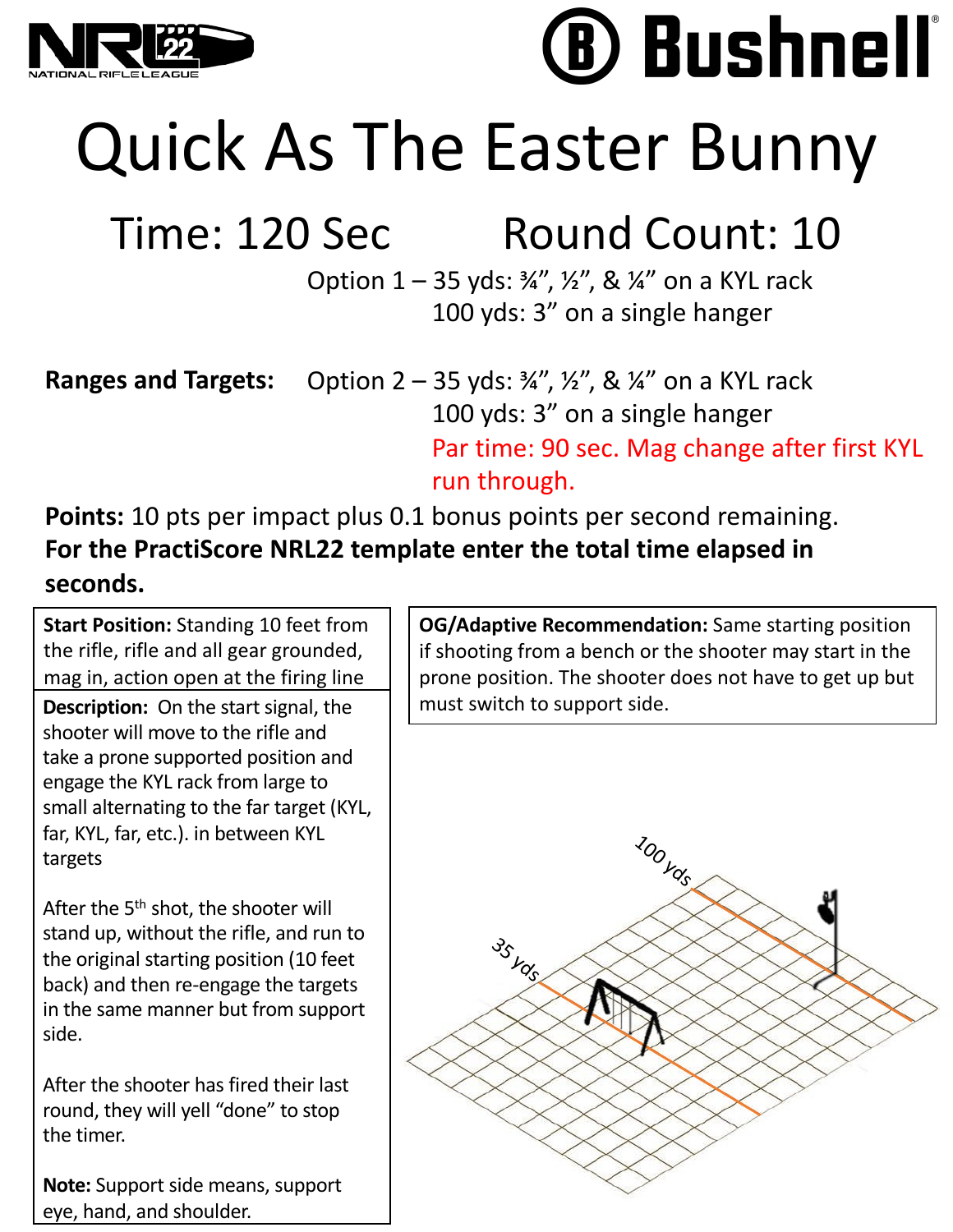

**Bushnell** 

## Patriot's Day

## Time: 120 Sec Round Count: 10

Option  $1 - 75$  yds: 1.5" & 3" on a double hanger 2" & 4" on a double hanger

### **Ranges and Targets:**

Option 2 – 100 yds: 2" & 4" on a double hanger 3" & 5" on a double hanger

### **Points:** 10 points per impact, 100 points possible

**Start Position:** Standing, rifle and all gear in hand, mag in, action open

**Description:** On the start signal, the shooter will engage the targets with 1 shot each, large to small, in the following manner:

- 1. Top of the rooftop left targets
- 2. Middle of the rooftop right targets
- 3. Bottom of the rooftop left targets
- 4. 2-gallon bucket right then left targets

**Note:** The rooftop will be parallel to the firing line with the peak to the shooter's left.

**OG/Adaptive Recommendation:** Same starting position. Engage left targets then right targets from top of roof, then repeat process at middle of roof. Finish the last 2 shots at the top of the roof engaging the left targets. All targets are engaged large to small.